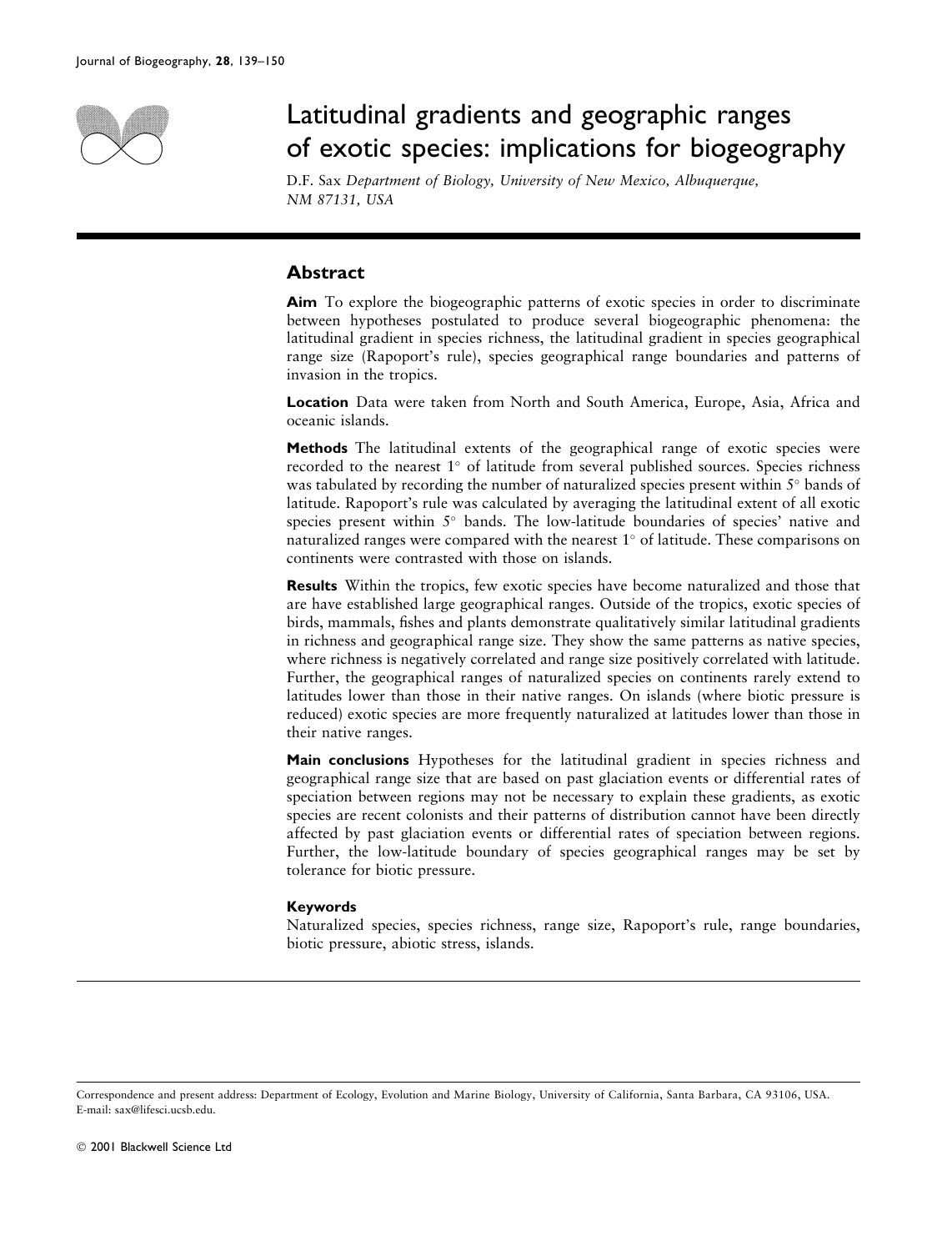## INTRODUCTION

The latitudinal gradient of species diversity is arguably the most robust pattern in biogeography. Specifically, the gradient in species richness, a negative correlation between number of species and latitude (Pianka, 1966; Rohde, 1992; Brown & Lomolino, 1998), is seen in the great majority of taxonomic groups: vascular plants, algae, birds, mammals, reptiles, amphibians, fishes, arthropods, fungi and many others (e.g. Fischer, 1959; Gaines & Lubchenco, 1982; Willig & Selcer, 1989; Currie, 1991; Rex et al., 1993; Roy et al., 1994; Blackburn & Gaston, 1996). There are a few exceptions, but these occur primarily at small taxonomic scales. For example, birds and trees both show the pattern, but nonrandom subsamples, such as penguins and pines, do not (Araya & Chester, 1993; Stevens & Enquist, 1998). A second robust pattern, Rapoport's rule, is characterized by a positive correlation between latitude and geographical range size. This pattern was originally observed in mammalian subspecies by Rapoport (1982) and later shown to hold at the species level for several taxa in temperate North America (Stevens, 1989). Since then, the pattern has received much attention and hypotheses to explain the pattern have generated useful discussion. Rapoport's rule appears to be robust within temperate latitudes, where it has been shown to hold for trees, birds, mammals, amphibians, fishes, arthropods and others, but to be inconsistent at tropical latitudes (Stevens, 1989; France, 1992; Rohde et al., 1993; Letcher & Harvey, 1994; Ruggiero, 1994; Gaston et al., 1998).

Both of these latitudinal gradients have been explained by a number of different hypotheses, with nearly 30 listed by Rohde (1992). Some of these include: availability of energy or other resources, temperature or temperature variability, environmental heterogeneity, differential rates of speciation or extinction, and the consequence of past glacial events or climate cycles. Differentiating between these hypotheses is particularly difficult for continental-scale patterns, as the quantity of appropriate data is limited, manipulative experiments are near-impossible to perform, and few replicates exist. These difficulties are further complicated by the inherent difficulty in comparing patterns among continents with different placements, shapes and histories (Brown & Lomolino, 1998). All of these difficulties inhibit an empirical approach, which in turn impede attempts to differentiate between hypotheses. Some authors have provided logical arguments why one or more hypotheses are unlikely to serve as a general explanation (e.g. Rohde, 1992; Rosenzweig, 1992). However, to address these complex issues, creative methods of analysis are needed that can differentiate between processes necessary to cause a pattern, and those unnecessary or at most accessory.

One approach is to consider whether there are any artificial experiments, containing commonalities with natural systems, that may be useful in solving these issues. Darwin (1859) used this approach when he considered the insights that artificial selection could provide towards the theory of natural selection. Obviously, artificial and natural

selection are quite different processes, yet they share some commonalties, because the organisms involved are governed by the same fundamental laws that affect all populations under a selection regime. In biogeography, the latitudinal gradients of native species are a natural system. The causes of these gradients have proven difficult to resolve for the reasons described above. Therefore, alternative evidence would be helpful in understanding the general mechanisms structuring these patterns. One possibility is to consider whether exotic species show any general patterns at biogeographic scales. This evidence would be 'artificial', but it could nevertheless assist the search for general mechanisms underlying biogeographic patterns.

Exotics are species that have been introduced by humans, or have been able to expand their range because of anthropogenic disturbances, into geographical regions where they were not historically present. The number of introductions has increased since the advent of intercontinental travel, such that thousands of exotic species have been introduced globally (Mooney & Drake, 1989). Of those species that have been introduced, only a subset establish self-sustaining populations in the absence of direct human intervention, i.e. become naturalized (Richardson et al., 2000; Sax & Brown, 2000). These numbers, however, are still large. For example, over 1000 species of vascular plants have become naturalized in each of the floras of California, Hawaii and New Zealand (Webb et al., 1988; Eldredge & Miller, 1998; Randall et al., 1998). As these naturalized species expand their geographical ranges into new regions, they interact with the abiotic environment and with native species. Many of these interactions are strong and have been known to cause changes at the community, ecosystem and landscape levels (e.g. Elton, 1958; Carlton, 1979; Mack, 1981; Case & Bolger, 1991; D'Antonio & Vitousek, 1992; Simberloff & Stiling, 1996). Indeed, exotic species pose a serious threat to global biodiversity (Crawley, 1997).

It is because of the high number of exotic species, however, that they may prove useful in understanding biogeographic patterns and processes. It is only when many exotic species are established across a continent that emergent patterns, such as latitudinal gradients, may be examined. These patterns may be difficult to interpret because of confounding factors, but they do offer unique advantages. Unlike native species, naturalized species are recent invaders of a region, usually within the last few hundred years. Consequently, their distributions must be limited by biotic or abiotic conditions currently or recently in existence. Their distributions cannot be attributed to several of the hypotheses that have traditionally been suggested for the latitudinal gradients in richness or range size. Specifically, if there are more naturalized species, or if they have larger geographical ranges in one region than another, the explanation cannot be due to differential rates of speciation between regions, or to direct effects of Pleistocene glaciations. This powerful advantage, i.e. the ability to test the necessity of the above hypotheses, makes it worthwhile to consider whether there are general patterns in the biogeographic distributions of exotic species.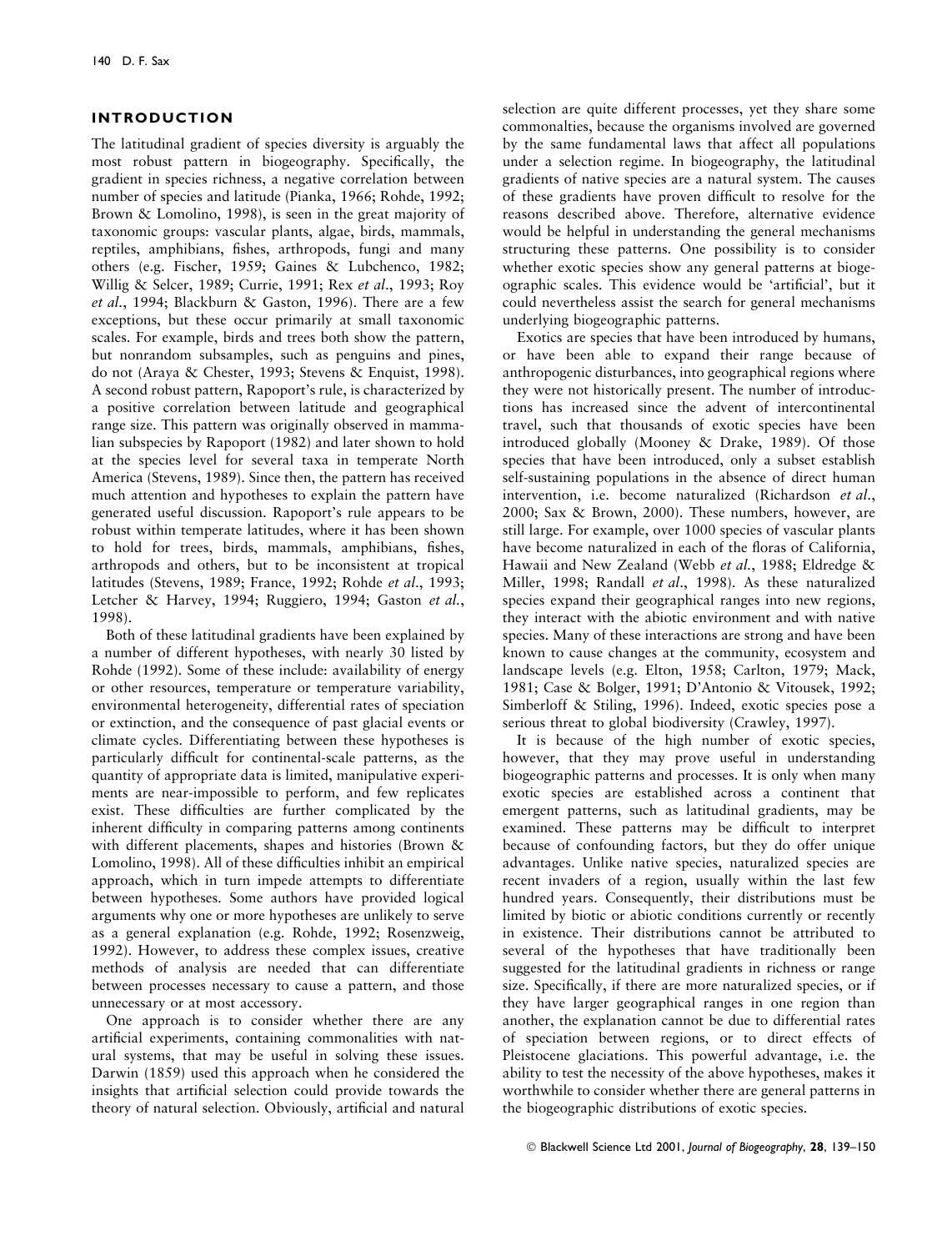Three principal patterns of exotic biodiversity are possible. First, a null hypothesis suggests that no discernible patterns will exist, i.e. that richness and geographical range size of naturalized species will not vary in predictable ways across latitude. This would imply that idiosyncratic and/or stochastic processes were of principal importance in structuring the distribution of naturalized species. Second, patterns could exist that vary qualitatively among taxonomic groups or continents, e.g. mammals showing one pattern in North America and plants showing another in Europe. This would imply that the common set of factors that cause native species patterns to be qualitatively consistent among taxonomic groups and continents are not of primary importance in structuring the patterns of naturalized species. In this case, the influences of humans are probably determining the distribution and diversity of naturalized species. The most likely of these would be differential rates of introduction of exotic species across latitude, as these rates may vary among taxonomic groups and continents. Third, the patterns may be qualitatively consistent among taxonomic groups and continents. This would imply that ecological forces were causing these patterns. These forces could operate directly upon naturalized species to generate the gradients. However, they could also operate indirectly, by acting upon the legacy of processes (both ecological and evolutionary) that were experienced by naturalized species in their native ranges, or by affecting the type and number of species that are present in a place that is invaded, which in turn affects the invading species.

To differentiate among these alternative possibilities it is useful to consider not only the latitudinal patterns of richness and range size, but also one of the elements that structures these patterns, the geographical range limits of species. These limits, particularly their frequency and location across latitude, determine the form of latitudinal gradients. Dobzhansky (1950), MacArthur (1972) and Kaufman (1995) suggested that the boundaries of geographical ranges at low latitudes are generally caused by increasingly severe biotic conditions, such as competition, predation, parasitism and disease. Additionally, they suggested that high-latitude limits are generally caused by increasingly severe abiotic conditions, such as reduced energy availability, climatic variation and cold temperatures. The general role these processes have in shaping global biodiversity can be better understood by comparing range limits of species where they are native with those where they are naturalized.

With these aims in mind, the biogeographic patterns of several taxonomic groups of naturalized species were analysed for latitudinal gradients in richness and geographical range size. Specifically, I examined four taxa: two with data sets limited to specific regions, freshwater fishes in North America and vascular plants in Europe, and two with globally complete data sets, terrestrial birds and mammals. Additionally, the high- and low-latitude distributional boundaries of native and naturalized ranges of birds and mammals were examined.

#### METHODS

The latitudinal extent of the geographical range of exotic species of mammals and birds on continents, of freshwater fish in the United States and Canada, and of land plants in Europe were recorded to the nearest  $1^\circ$  of latitude from several sources (Lee et al., 1980; Lever, 1985, 1987; Courtenay et al., 1986; Jalas & Suominen, 1972-96). Analyses of exotic plant distributions in Europe are based on the approximately 20% of plant families (over 3000 species) whose ranges have been mapped on the continent. These families include four of 18 ( $\approx$  22%) of those families identified by Daehler (1998) as contributing a disproportionately large proportion of the total number of widespread or serious weeds in agricultural and natural areas. As such, the plant families mapped in Europe do not appear to be taxonomically biased with respect to their likelihood of having exotic species and should be qualitatively representative of overall patterns of exotic plant distributions. For all taxonomic groups: mammals, birds, fishes and plants, only exotic species that have maintained stable or growing populations for multiple generations without human assistance (i.e. naturalized species) were used in these analyses.

Species richness on continents was tabulated by recording the number of naturalized species present within  $5^\circ$  bands of latitude. The species richness of northern and southern hemispheres was tabulated by recording the number of exotic species on all continental landmass within  $5^\circ$  bands of latitude. If the same species was exotic on multiple continents, at the same band of latitude, it was only counted once for that band. Additionally, Australia was not included in counts of exotics in the southern hemisphere, because invasion patterns on that continent appear to more closely resemble those of a large island.

The gradient in geographical range size, i.e. Rapoport's rule, was calculated by averaging the latitudinal range extents of all exotic species present within  $5^\circ$  bands, i.e. using the method of Stevens (1989). There were a few species whose geographical ranges were less than  $1^{\circ}$  of latitude in extent, many of these were recently established species. These species were not included in the analyses of geographical range size that are presented here, but alternate analyses that included these species produced the same qualitative patterns.

## LATITUDINAL GRADIENTS IN TEMPERATE ZONES

Outside of the tropics, all exotic taxa, on all continents analysed, show qualitatively similar gradients of species richness, in which richness is negatively correlated with latitude (Fig. 1). The precise latitudinal band of maximum richness varies slightly between taxa and continents, but is always the lowest or second lowest band of latitude in a temperate zone. The lowest band of latitude in the temperate zones of North America and Europe have greatly reduced land surface areas, which may explain why they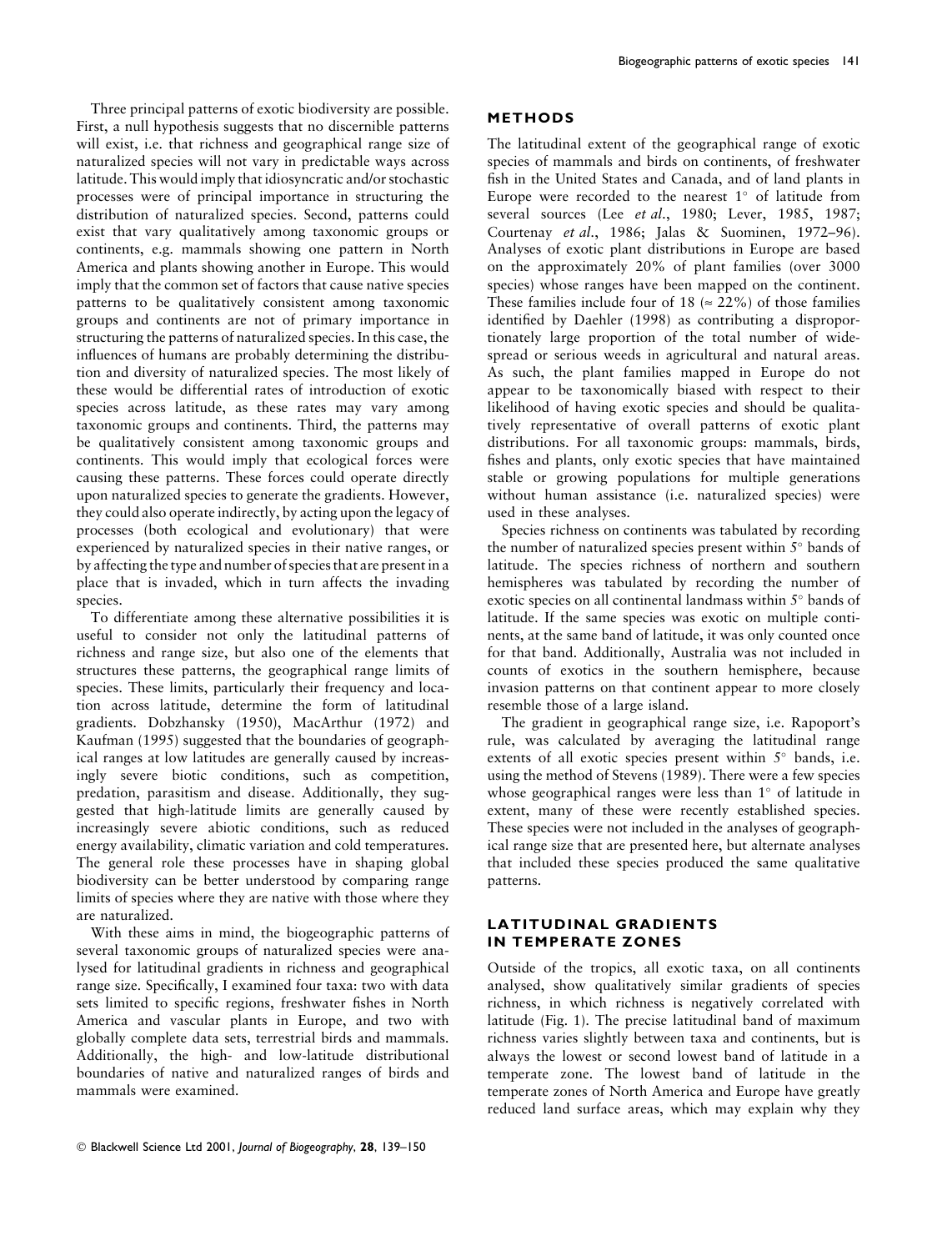

**Figure 1** The species richness of naturalized exotic species in  $5^\circ$ latitudinal bands on continents. The dashed lines indicate the Tropic of Cancer or Capricorn, dividing tropical and temperate latitudes. Fish distributions were examined at temperate latitudes only.

sometimes have less naturalized species than the second lowest bands.

In addition to patterns on single continents, the same qualitative pattern is observed for naturalized birds and mammals on all continental land mass within the temperate zones of the northern and southern hemispheres (Fig. 2).

Outside the tropics, all exotic taxa, on all continents analysed, show qualitatively similar gradients of geographical range size, in which range size is positively correlated with latitude (Fig. 3). The precise latitudinal band of smallest average range size varies slightly between taxa and continents, but is always the lowest or second lowest band of latitude in a temperate zone. The range size value from the highest latitudinal band for each taxon analysed, on each continent, is based on a single species. Therefore, variation in apparent range size at the highest band of latitude should not be taken as strong evidence for or against the generality of the patterns.



**Figure 2** The species richness of naturalized exotic species in  $5^\circ$ latitudinal bands on all continental land mass in a hemisphere (excluding Australia). The dashed lines indicate the Tropic of Cancer or Capricorn, dividing tropical and temperate latitudes.

#### Human mediated processes

As patterns of richness and range size exist, the null hypothesis of no pattern can be rejected. Similarly, as the variation in these patterns is relatively pronounced and qualitatively consistent among all taxonomic groups, on all continents, it is unlikely that the patterns are the result of the proximate influences of humans (ultimately, of course, there would be no exotics without humans). This is because qualitative differences are expected in human influences upon different continents (with respect to human population distribution and patterns of land use modification), as well as upon different taxonomic groups of exotic species (with respect to rates of introduction). For example, it seems unlikely that the frequency of introduction of birds, mammals, fishes and plants in North America, South America and Europe have all been qualitatively identical. Unfortunately, it is very difficult to test this, since detailed records of introduction attempts are not usually available at continental scales. However, relatively complete records do exist for deliberate introduction attempts of birds in temperate North America (Christensen, 1963; Bump & Bohl, 1964; Long, 1981; Lever, 1987). These data show that the frequency of introduction attempts has been highest at mid-temperate latitudes, peaking at  $45-50^\circ$  (Fig. 4), where human population numbers are largest. This is in contrast with the maximal richness of naturalized birds, which is at  $25-30^\circ$ (Fig. 1), where introduction attempts have been relatively low (Fig. 4). Thus, for birds in North America this hypothesis can be rejected, i.e. the patterns of species richness are not a consequence of frequency of introduction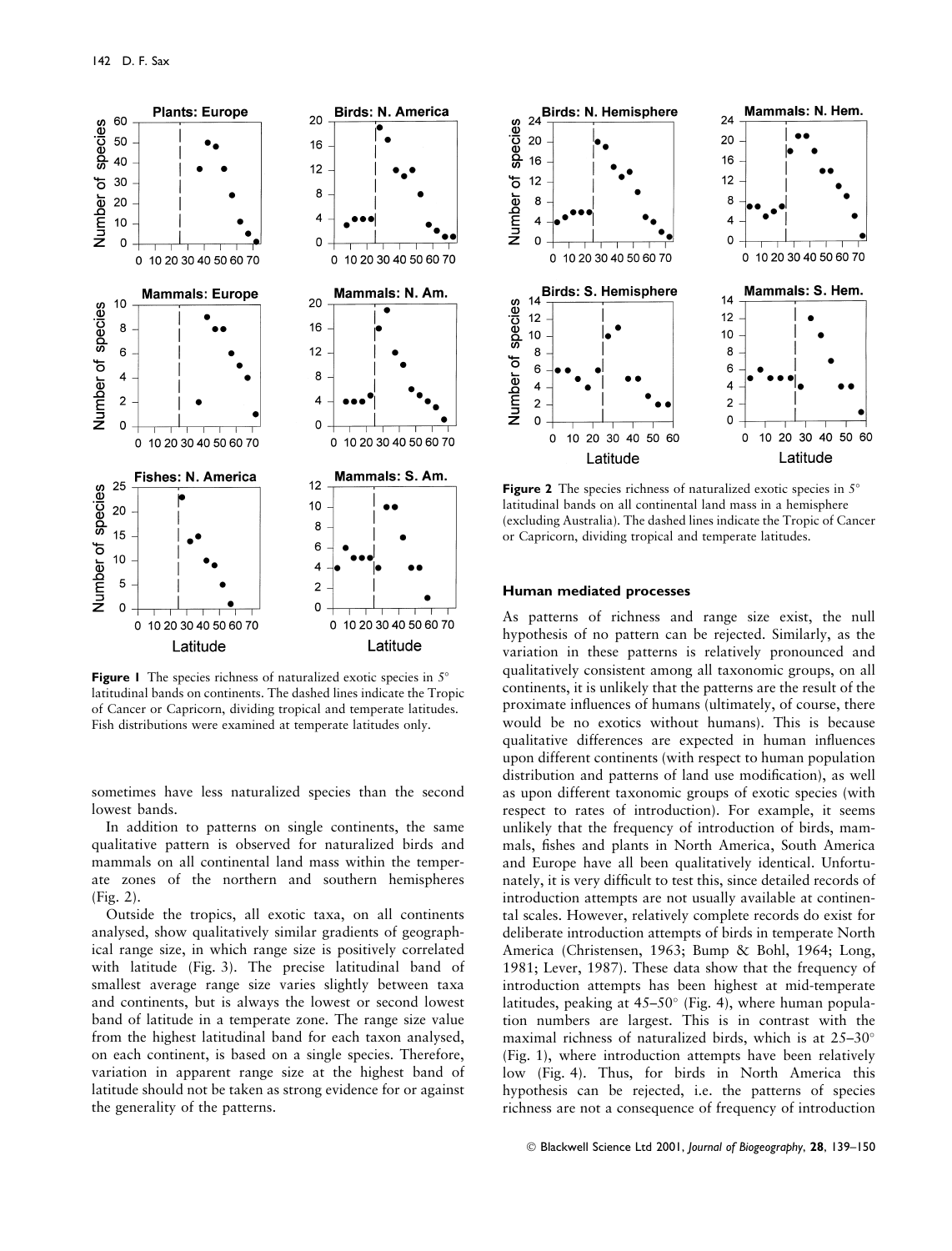

Figure 3 The mean latitudinal extent of naturalized exotic species in  $5^\circ$  latitudinal bands on continents. Error bars represent  $\pm$  1 SE. Points without error bars are based on a single species. The dashed lines indicate the Tropic of Cancer or Capricorn, dividing tropical and temperate latitudes.

attempts. The frequency of the introduction of exotic species are also not expected to affect patterns of geographical range size and can be rejected empirically for birds in North America (Figs 3 & 4). Two additional, but related hypotheses can also be envisioned, but both are falsified by the available data. First, if a large portion of the naturalized species introduced to a continent were from a single source area or from a restricted set of latitudes, then given certain assumptions, some of the observed patterns might be expected. However, as naturalized species on any particular continent come from several continents and a wide range of latitudes, this hypothesis is rejected. Second, small geographical range sizes of naturalized species at low temperate latitudes would be expected if the majority of introductions at those latitudes were relatively recent. As this is not the case, this hypothesis can also be rejected. However, despite all of the evidence described above, the hypothesis that biogeographic patterns of naturalized species exist because of the proximate influences of humans, while being unlikely,



Figure 4 The recorded number of bird species that have been deliberately introduced outside of their native geographical range in the Untied States and lower Canada. Note that the pattern of introductions does not correspond to the number of species that have become naturalized at these same latitudes (Fig. 1).

cannot be completely rejected as other unknown and indirect consequences of humans may affect these patterns.

#### Contemporary ecological processes

Given the great qualitative similarities in the patterns of naturalized species among taxonomic groups and regions, and the similarity of those patterns to native ones, it is likely that the same set of biological processes determine both native and naturalized patterns. The only biological processes that could be directly affecting the distribution of naturalized species are contemporary ecological ones (I will return to the subject of indirect effects later). So, the direct influences of past glacial events or differential rates of speciation between regions cannot have affected them, as naturalized species have been present on foreign continents for only a relatively short period of time. Therefore, this hypothesis suggests that the invasion success of naturalized species, and their subsequent patterns of abundance and distribution, are affected by conditions currently experienced in invaded environments. These conditions include both abiotic pressures, such as climatic regimes and availability of resources, as well as biotic interactions, such as the presence of competitors, predators, parasites and diseases. This explanation is most likely valid because the possibility that any species, including naturalized ones, are affected by neither abiotic conditions nor biotic pressures seems extremely improbable. Indeed, there is a very large body of literature supporting the fact that naturalized species interact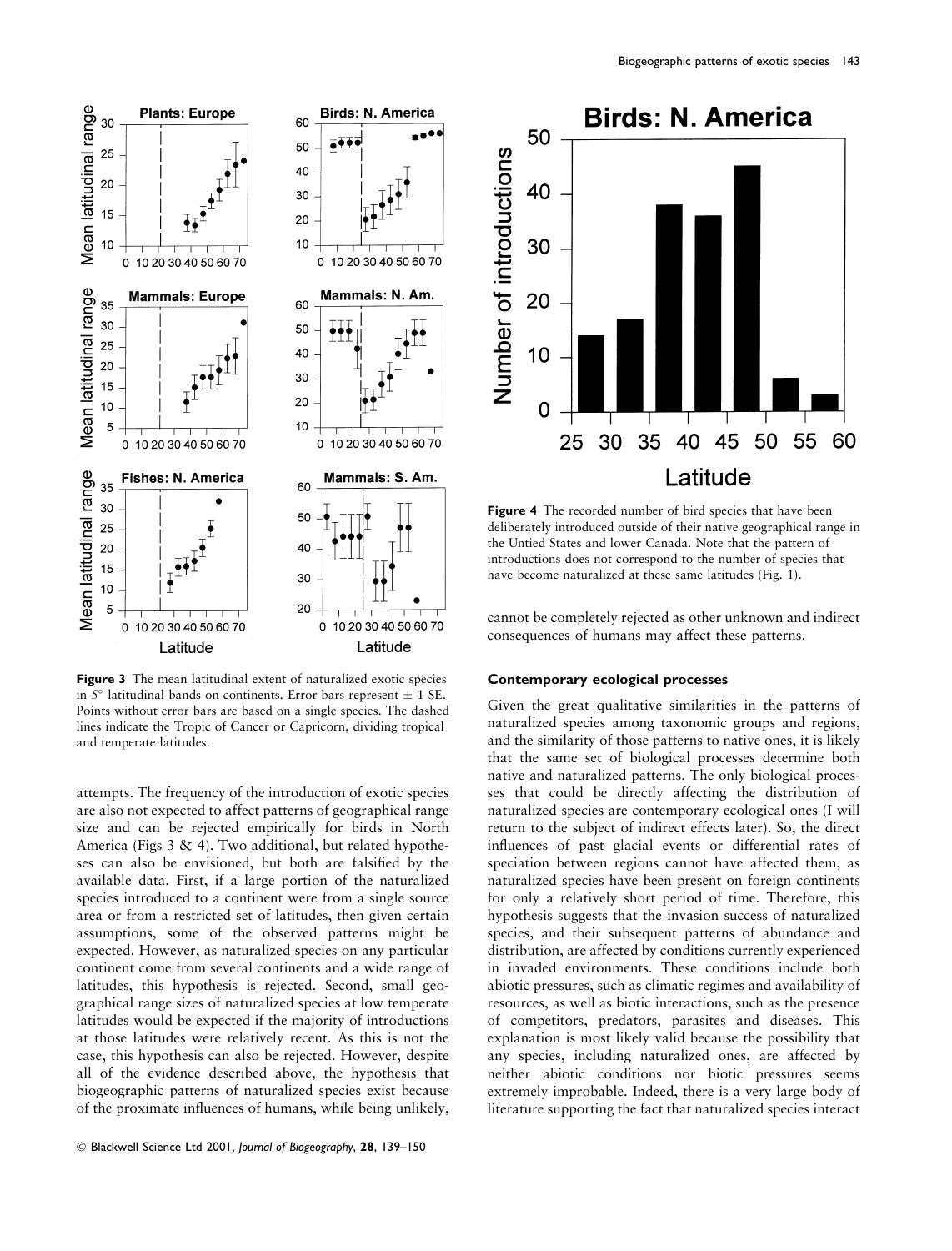with the biota and environment of invaded regions (op. cit.). Therefore, while this hypothesis is difficult to directly test, it is the one that remains by default after all of the other likely hypotheses have been rejected. If it is correct then contemporary ecological conditions must be sufficient to generate diversity gradients for both native and naturalized species.

#### The legacy of lineage

There is, however, another possibility. The influence of past glaciation events and differential rates of speciation, as well as ecological processes, could manifest themselves indirectly upon naturalized species. This could happen if processes that operated in the past, on a species in its native range, limit the location and size of the naturalized range of that species, i.e. if aspects of species geographical distributions are persistent species characteristics, sensu Lawton (1993); I shall hereafter refer to this processes as the legacy of lineage. So, if the distribution of a species in its native range is limited by tolerance for general environmental conditions, and not just by site-specific variables or historical accidents, then this tolerance should also limit or constrain the distribution of this same species in its naturalized range. If these processes are general enough, then naturalized species gradients should `mirror' native ones. For example, fewer exotics might be present at high latitudes because the potential colonization pool of native species, i.e. those that can tolerate environmental conditions at high latitudes, may be relatively small (as there are few natives at high latitudes). Similarly, more exotics might be present at low latitudes because the potential colonization pool of native species is relatively large (as there are many natives at low latitudes). Likewise, patterns of geographical range size could be similarly affected if species from high latitudes with large ranges become naturalized at high latitudes and species from low latitudes with small ranges become naturalized at low latitudes.

To evaluate the importance of this legacy, I examined the latitudinal boundaries of geographical ranges of bird and mammal species that are naturalized in the northern hemisphere. Specifically, I compared the highest latitude reached by species in their native and naturalized ranges. These analyses (which are presented in detail in the section on geographical range boundaries) indicate that constraints on high-latitude distributions are present, but that they are relatively weak.

As constraints on high-latitude distributions are not strong, neither the presence nor absence of constraints on low-latitude distributions would lead to naturalized distributions that mirror native ones. This can be illustrated by imagining the exclusive influence of these forces in the absence of all others that might typically be expected to influence the probability of an introduced species becoming naturalized. So, in the absence of other forces, if strong constraints were present on low-latitude distributions, but not on high-latitude ones, then the reverse of the actual gradient in richness of naturalized species would form, with highest diversity at high latitudes. This is because species would be prevented from becoming naturalized closer to the equator than their native ranges, but would not be prevented from becoming naturalized closer to the poles. Similarly, if constraints on neither low-or high-latitude distributions were present, then in the absence of other forces, no pattern of richness should be expected. Therefore, given the available evidence, the legacy of lineage hypothesis does not appear sufficient to explain the empirical patterns of naturalized species richness.

The legacy of lineage hypothesis could also affect gradients of range size. However, in order for naturalized patterns to mirror native ones, both the size and placement of geographical ranges must be duplicated. A strong correspondence in only one of these two factors would be insufficient. For example, as high-latitude range limits are not strongly constrained, low-latitude species with relatively small ranges could conceivably exist at high latitudes. Nevertheless, the correspondence between native and naturalized range sizes were examined for birds and mammals. This was carried out by comparing the largest latitudinal extent of a species native range (within a single hemisphere), with the largest latitudinal extent of a species naturalized range (within a single hemisphere). This yielded significant linear regressions (birds,  $R^2 = 0.13$ ,  $P < 0.01$ , and mammals,  $R^2 = 0.29$ ,  $P < 0.01$ ). These results suggest that geographical range size may be a persistent species characteristic, which is consistent with other studies that have found comparable results (Forcella & Wood, 1984; Rejmánek, 1995, 1998; Duncan et al., 1999). However, despite the significance of these relationships, the amount of variance in naturalized range size that is explained by native range size is relatively small. This suggests that the legacy of lineage, especially in the context of the varying positions of range placements, is not a sufficient explanation for the existence of pronounced gradients in geographical range size, and that some other factor, or set of factors, must be of greater importance.

#### The legacy of place

One final hypothesis remains to be evaluated. This hypothesis, the legacy of place, is closely linked to the hypothesis of contemporary ecological processes. It suggests, that the place or region being invaded determine patterns of naturalized species abundance and distribution. Obviously, if the place being invaded has an effect on the species that are invading, then it does so because of the contemporary ecological processes present in that place. Thus, these two hypotheses seem identical. However, there is a subtle, but significant difference that once again will affect whether conclusions can be drawn about the generation of gradients, or merely their maintenance.

The distinction is that the legacy of place hypothesis considers the possibility that a portion of contemporary ecological processes, namely the biotic portion, may have been affected by past glaciation events or differential rates of speciation, and not just by ecological processes. Therefore, the distribution of naturalized species may be affected by past processes that are manifested through the place being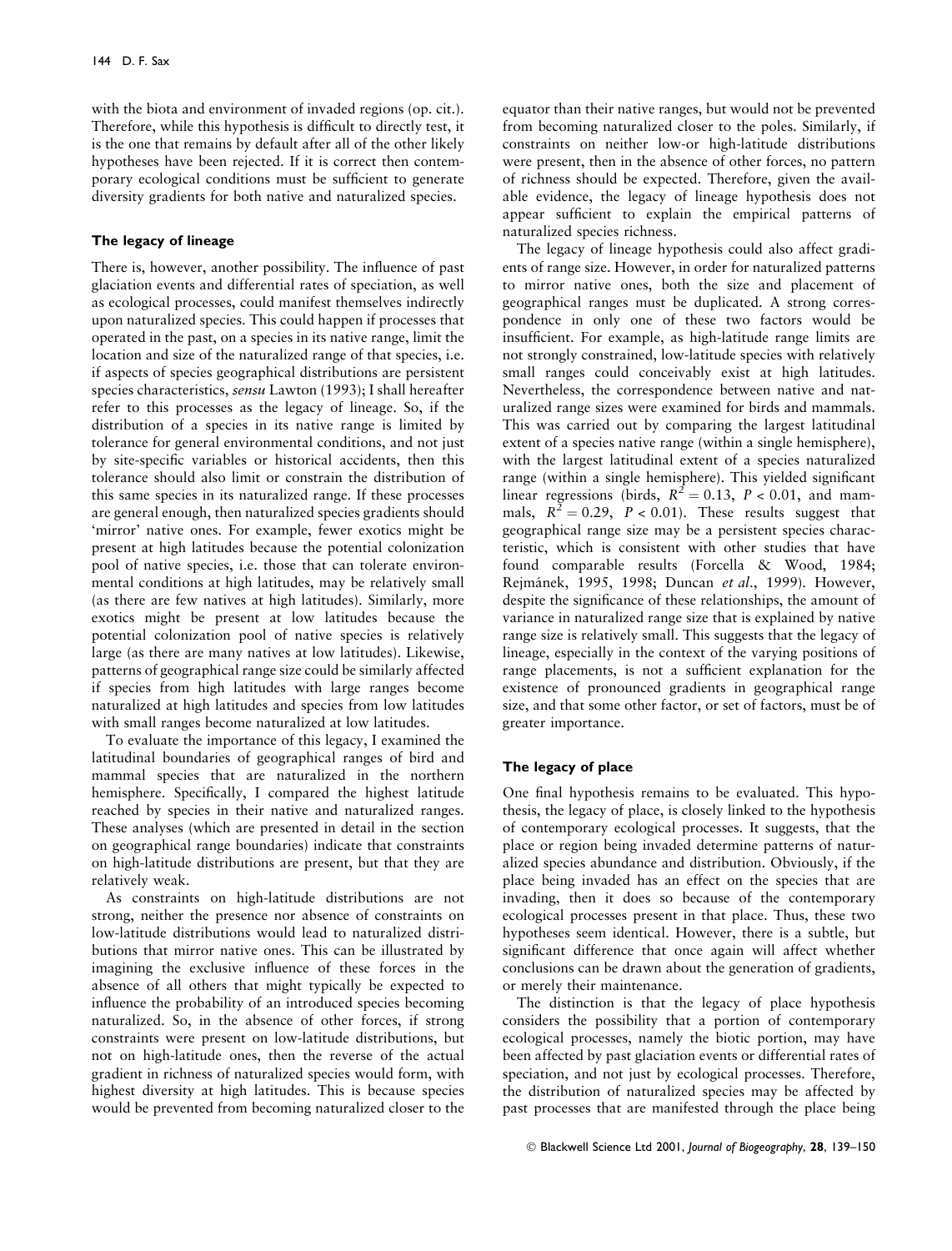invaded. This means that the influence of species richness upon exotic species cannot be viewed solely as a contemporary ecological force. This raises the question of whether species richness, in isolation of abiotic factors, have a significant effect on the naturalization success of exotic species. The answer is probably yes, but to what extent, and whether in a positive way, through facilitation, or negative way, through resistance or exclusion, is not clearly known. A large body of work has addressed these issues. On the one hand, theoretical reasoning and modelling work by researchers (e.g. Elton, 1958; Case, 1991) has suggested that species rich communities should be more difficult to invade then species poor ones. While on the other hand, empirical evidence shows that species-rich communities are often invaded by more species than species-poor ones (Lonsdale, 1999; Sax, 1999; Stohlgren et al., 1999; Levine, 2000).

Hence, with the available evidence it is difficult to clearly know what effect species number alone may be having on patterns of naturalized species abundance and distribution on continents. A simple linear relationship between native and exotic richness, in the absence of other forces, could not have generated the observed gradients. This is because if the relationship is negative then naturalized diversity should peak at arctic latitudes, whereas if it is positive it should peak at tropical latitudes. Together, the evidence suggests that the legacy of place (specifically the biotic component of it) is probably insufficient in isolation to be the entire explanation for the gradients observed, but its potential influence cannot be rejected.

### GEOGRAPHIC RANGE BOUNDARIES

Understanding the mechanisms responsible for setting the limits of range boundaries is integral to understanding the

processes that govern patterns of species abundance and distribution. Abiotic stresses at high latitudes and biotic pressures at low latitudes have been postulated (op. cit.) to limit geographical ranges. Little direct evidence, however, has been provided to support these hypotheses. Evidence for or against these hypotheses can be evaluated by comparing the high- and low-latitude limits of species native and naturalized ranges. These comparisons, particularly of highlatitude limits, also provide evidence that is inconsistent with strong support for the importance of the legacy of lineage hypothesis in structuring the latitudinal gradients.

## High-latitude limits

The high-latitude boundaries of the geographical ranges of bird and mammal species that are naturalized in continental regions of the northern hemisphere were compared with the high-latitude boundaries on continents where these species are native. These comparisons were performed on all naturalized species, irrespective of the continent they are native to. For example, some species were native to Eurasia and others to North America. For an illustration of this technique see Fig. 5. The regression analyses are significant for both taxa (birds,  $R^2 = 0.46$ ,  $P < 0.001$ , and mammals,  $R^2 = 0.38$ ,  $P < 0.001$ ; Fig. 6). This result shows that there is a correspondence between the range boundaries of species' native and naturalized ranges. This suggests that range boundaries may be affected by persistent species characteristics, which is consistent with the hypothesis that highlatitude range limits of naturalized species are determined by the same kinds of ecological forces that limit native species. However, it does not suggest that naturalized species are influenced strongly enough by these characteristics to determine their gradients of richness. This is because, although



**Figure 5** (a) The distribution of the geographical ranges of three hypothetical species. Species 1 is native to Eurasia and exotic in North America, while species 2 and 3 are native to North America and exotic in Eurasia. (b) Comparisons of the highest latitude occupied in species native and exotic ranges. The diagonal line is the line of equality between native and exotic latitudes. (c) Comparisons of the lowest latitude occupied in species native and exotic ranges. The diagonal line is the line of equality between native and exotic latitudes.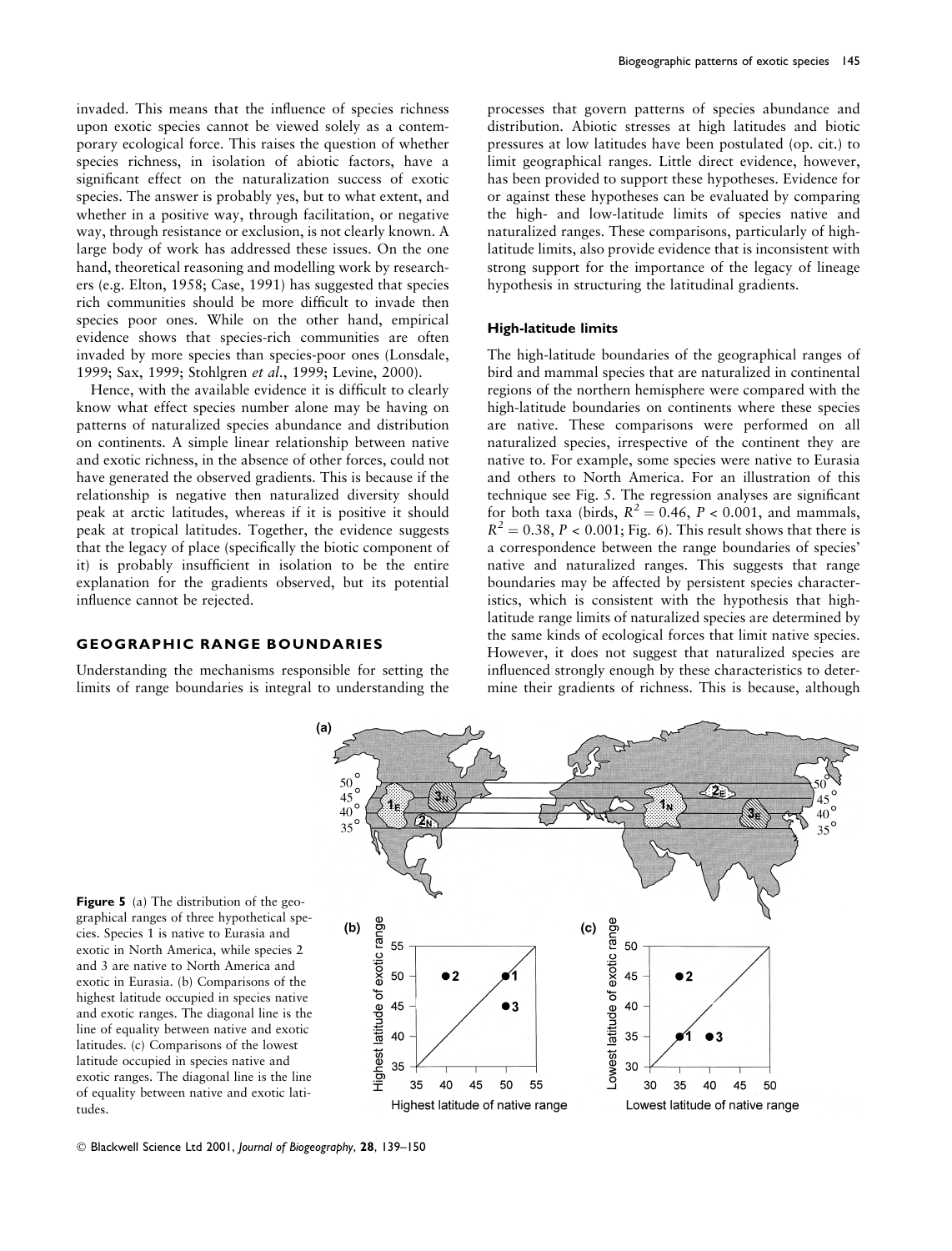

Figure 6 The relationship between highest latitude of the native range and highest latitude of the exotic range for individual species of mammals and birds on continents in the Northern Hemisphere. The line in each graph is the line of equality between native and exotic latitudes.

the regression relationships are significant, the majority of variation in the high-latitude boundaries of naturalized species ranges are not explained by native ranges. Further, species are distributed on both sides of the line of equality, which is in sharp contrast to low-latitude boundaries (described below). This means that naturalized species often exceed the high-latitude distributional boundary of their native ranges. Some have done this by more than  $20^{\circ}$  of latitude, which is the difference in distance between Miami and Montreal or Athens and Stockholm. This implies that while the legacy of lineage has some influence on the latitudinal gradient of species richness in naturalized species, that it is not the dominant force structuring these patterns.

#### Low-latitude limits

The low-latitude boundaries of geographical ranges of bird and mammal species that are naturalized in continental regions of the northern hemisphere were compared with the low-latitude boundaries on continents where these species are native. For an illustration of this technique, see Fig. 5.



Figure 7 The relationship between lowest latitude of the native range and lowest latitude of the exotic range for individual species of mammals and birds on continents in the Northern Hemisphere. The line in each graph is the line of equality between native and exotic latitudes. Both plots show a greater proportion of points above the line of equality than expected by chance.

This relationship was evaluated for birds and mammals. Unlike high-latitude boundaries, regression analyses of lowlatitude boundaries revealed much weaker relationships (birds,  $R^2 = 0.13$ ,  $P < 0.05$ , and mammals,  $R^2 = 0.16$ ,  $P < 0.05$ ; Fig. 7). Note, however, that in sharp contrast to high-latitude limits, where a relatively even proportion of points fall on both sides of the line of equality (Fig. 6), with low-latitude limits only a strikingly small number of points occur below the line of equality (Fig. 7). This means that only a small proportion of bird and mammal species extend to a lower latitude in their naturalized range than in their native range. Further, this proportion is much smaller than expected by chance ( $\chi^2$  tests of an equal distribution about the line of equality rejects at  $P < 0.001$ , for both birds and mammals). These relationships are consistent with the hypothesis that low-latitude range limits are determined by contemporary ecological forces. If the ecological forces of importance at low latitudes are biotic pressure then the importance of these pressures should be reduced on islands relative to continents. This is because islands have lower species diversities, and consequently are postulated to have lower biotic pressures, than equal-sized areas at similar latitudes on continents (MacArthur & Wilson, 1967; Brown & Lomolino, 1998). This leads to the prediction that naturalized species should have lower latitudinal boundaries on islands than continents.

To examine this hypothesis, the low-latitude boundaries of geographical ranges of all naturalized birds throughout the globe were compiled for both islands and continents. These values were then compared with their low-latitude boundaries where they are native (Fig. 8). Both comparisons show significantly fewer points below the line of equality than expected by chance ( $\chi^2$  tests,  $P < 0.001$ ). However, the proportion of points substantially below the line of equality, defined here as being five or more degrees of latitude, is significantly higher on islands than on continents ( $\chi^2$  test,  $P = 0.05$ ). This means that on average exotic species have



Figure 8 The relationship between the lowest latitude of the native range and the lowest latitude of the exotic range for birds on continents and islands throughout the world. The solid line in each graph is the line of equality between native and exotic latitudes. The dashed lines are parallel, but  $5^\circ$  below the lines of equality. Both plots show a greater proportion of points above the line of equality than expected by chance. However, a greater proportion of points is below the dashed line on islands than on continents.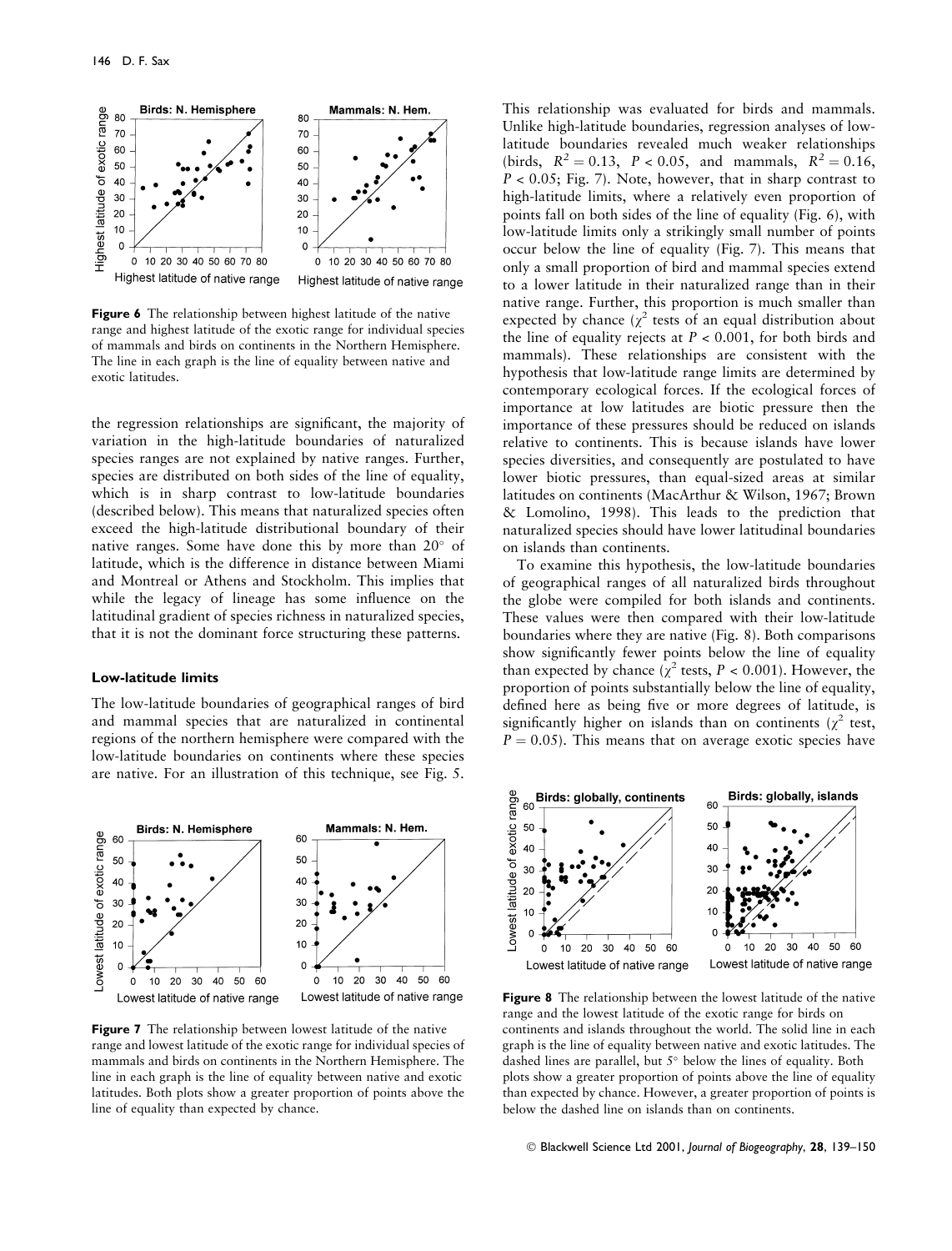become naturalized at significantly lower latitudes on islands than on continents. This supports the hypothesis that lowlatitude boundaries are set by biotic pressures.

An alternative is that islands at a given latitude are more easily invaded because of less stressful abiotic conditions associated with maritime climates, and not because of reduced biotic pressure. However, if this were the case, then we would also expect to see naturalized species extending to lower latitudes along the coasts of continents. As most naturalized ranges of birds and mammals on continents include coastal regions, but nevertheless do not extend to lower latitudes along these coasts, it appears that abiotic conditions are not the factor facilitating island invasions. A second alternative is that exotics have become naturalized at lower latitudes on islands more often than on continents because a greater number of introduction attempts have occurred on islands than continents (Whittaker, 1998). While this certainly seems probable on an equal area basis, it does not seem as probable at the scale of latitude. Given the much greater quantity of land area and people inhabiting continental regions, within most bands of latitude, an equal or greater total number of introduction attempts are expected there.

## PATTERNS OF SPECIES INVASION IN THE TROPICS

Few species of birds or mammals have become naturalized in continental environments of the tropics, so that naturalized richness is uniformly low (Figs 1 & 2). Those species which have naturalized, also have uniformly large geographical ranges (Fig. 3). This is in contrast to the gradients in richness and range size observed in the temperate zones. The consistently large geographical range sizes of naturalized species in the tropics can be explained by the status of most of these species as human commensals, i.e. species that inhabit anthropogenic environments. As such, they have broad geographical ranges that are linked with human distributions. The low richness of naturalized species in the tropics is most likely the result of one or both of two factors. First, that few species have been introduced to the tropics, or second, that contemporary ecological conditions are excluding them.

It is possible that few attempts to introduce species into the tropics have occurred, but this seems unlikely given the evidence available. Tropical regions, such as central Mexico, at 15-20° latitude, have had a long history of occupation by Europeans, particularly the Spanish, in which time introduction attempts would have undoubtedly been attempted. Indeed, the Spanish were highly successful at introducing exotic species into temperate regions that they colonized (e.g. Lever, 1985). Further, islands in the Caribbean Sea, within the same band of latitude as central Mexico,  $15-20^\circ$ , have had many introduction attempts, as is evident by the many naturalized species of birds and mammals that have become established ( $\approx$  40). Finally, if introduction rates have been the limiting factor within the tropics, then it is noteworthy that they have been uniformly low throughout

the tropics of North America, South America, Africa and Asia.

A second possibility for the low number of naturalized species in the tropics is that some contemporary ecological force is excluding them. This force does not appear to be abiotic, or similar patterns would be expected on islands and coastal environments of continents. Furthermore, most organisms can tolerate the abiotic conditions of the tropics, as witnessed by the ability of most plants to grow in `tropical' greenhouses. Instead, the discrepancy between many naturalizations on islands and few on continents suggests that this force may be biotic.

It remains unclear, however, why continental gradients of naturalized richness and range size should exhibit such sharp breaks at the tropics of Cancer and Capricorn. Although this is illustrated by only two groups in this study (birds and mammals), a similar pattern has been observed for vascular plants, with few species becoming naturalized on continents in the tropics (Rejmánek, 1996). One speculative explanation for this apparently sharp demarcation is that there is a threshold in biotic pressure located near the border of the tropic and temperate zones, beyond which many species are excluded from becoming established.

## **CONCLUSIONS**

At tropical latitudes, naturalized species richness is uniformly low and range sizes are uniformly high. However, at extratropical latitudes, naturalized species of plants, fishes, mammals and birds all show essentially the same latitudinal gradients of species richness and range size (Rapoport's rule). Species richness peaks in the subtropics and declines with latitude, while range sizes are smallest in the subtropics and increase with latitude. These latitudinal gradients are present on multiple continents in both hemispheres. Some irregularities exist, but these irregularities do not appear fundamentally different than the irregularities shown by gradients with native species (e.g. Stevens, 1989; France, 1992). The qualitative similarity of these gradients to those of native species can potentially be explained by several hypotheses. Available evidence suggests that the most reasonable of these hypotheses is that naturalized species interact with their environments, sorting into the patterns of distribution and diversity for the same reasons that native species do. This in turn suggests that these patterns can be formed in the absence of past glaciation events and differential rates of speciation, and that contemporary environmental conditions (such as productivity, abiotic stress and biotic pressures) must be sufficient to generate them. It should be strongly noted, however, that this 'conclusion' is largely an interpretation of the available evidence, and that other interpretations are possible. Therefore, it warrants some caution, especially given the number and complexity of hypotheses that may affect the biogeographic patterns of naturalized species, and the difficulty in equivocally rejecting several of the hypotheses that are alternative to contemporary ecological forces. As such, evidence that corroborates this conclusion is desirable.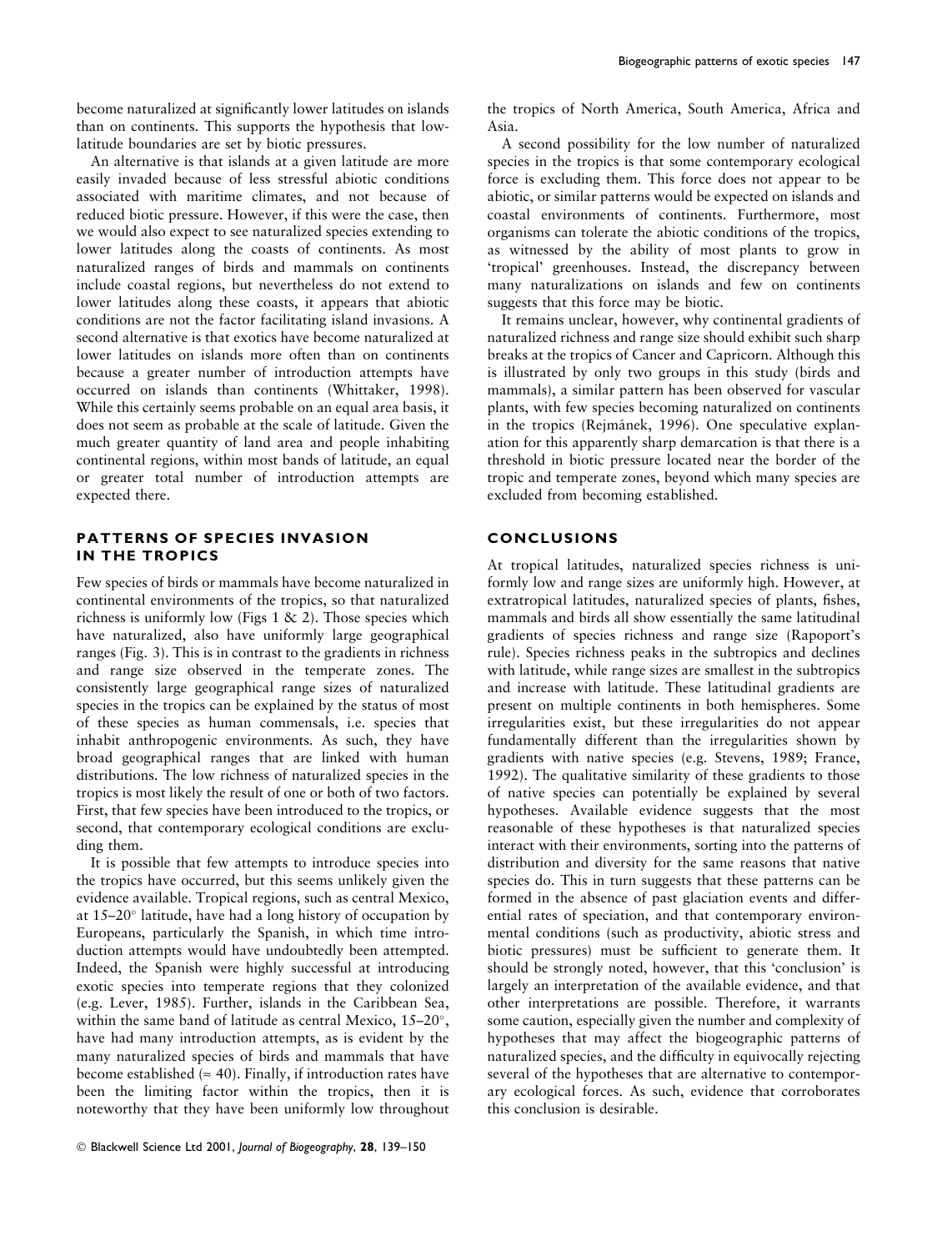The palaeontological record, with regard to glaciation events, does just that. It shows that latitudinal gradients of species richness have existed in geological periods that preceded Pleistocene glaciation events (e.g. Stehli et al., 1969). While these same palaeontological studies do not examine variation in geographical range size, the results of this study predict that Rapoport's rule should also be detectable in the palaeontological record prior to the Pleistocene. Unfortunately, the palaeontological record cannot address whether differential rates of speciation are necessary to form these patterns. As such, while the necessity of glaciation events in structuring latitudinal gradients can probably be rejected, the paired conclusion that gradients of diversity can form in the absence of differential rates of speciation should be viewed tentatively until further evidence is available.

One subject that was not fully explored in this study is the legacy of lineage hypothesis. It was examined, but only in regard to its relevance in structuring the latitudinal gradients. In this regard it was shown to be of minimal importance. However, the persistent species characteristics that affect range boundaries may map poorly onto latitude. This may be the case as latitude is only a rough estimate of biotic and abiotic conditions experienced at a particular place. It could be that some other factor (e.g. the number of frost free days per year) would show a stronger correspondence between native and naturalized ranges. This means that the legacy of lineage hypothesis could potentially be shown to have more support, but still be of little importance in structuring the latitudinal gradients of naturalized species. Undoubtedly, further work in this area is necessary and should prove to be insightful.

The difference between the low-latitude boundaries of species native and naturalized ranges suggests that there is some ecological factor influencing the establishment of species at low latitudes. Based on the difference between the distribution of naturalized species on continents and islands, this ecological factor appears to be biotic pressure. This implies that the low-latitude boundaries of species' geographical ranges (both native and naturalized) are determined by their tolerance for biotic pressure. Therefore, the greater the amount of biotic pressure that a species can tolerate, the lower its latitudinal limit should be.

The decreasing number of naturalized species with increasing latitude in the temperate zone, despite a large number of introduction attempts (at least with birds) suggests that some ecological pressure also prevents the naturalization of exotic species at high latitudes. This pressure may be abiotic conditions, which have been postulated to become increasingly severe with increasing latitude (op. cit.). Although the majority of variance in the high-latitude limit of geographical ranges was not explained by native range limits, the fact that there were significant relationships is consistent with the interpretation that abiotic factors may limit high latitude distributions. Further work is needed to substantiate the importance of abiotic stress and biotic pressure, as well as to more finely characterize how they may influence biogeographic patterns.

#### ACKNOWLEDGMENTS

I thank B. Enquist, J. Hamilton, D. Kaufman, E. Siemann, A. Kodric-Brown, H. Hansen, T. Lowrey, T. Case, G. Stevens, J. Brown, two anonymous reviewers, and a graduate seminar at UCSB for helpful discussion and comments on the manuscript. This is contribution number 32 of the Partnership for Interdisciplinary Studies of Coastal Oceans (PISCO): A Long-Term Ecological Consortium funded by the David and Lucile Packard Foundation.

## REFERENCES

- Araya, B. & Chester, S. (1993) The birds of Chile: a field guide, p. 400. LATOUR, Santiago, Chile.
- Blackburn, T.M. & Gaston, K.J. (1996) Spatial patterns in the species richness of birds in the New World. Ecography, 19, 369±376.
- Brown, J.H. & Lomolino, M.V. (1998) Biogeography, 2nd edn, p. 691. Sinauer Associates, Sunderland, MA.
- Bump, G. & Bohl, W.H. (1964) Summary of foreign game bird propagation and liberations 1960–63. US Fish and Wildlife Service Special Scientific Report, 80, 1-48.
- Carlton, J.T. (1979) Introduced invertebrates of San Francisco Bay. San Francisco Bay: the urbanized estuary (ed. T.J. Conomos), pp. 427–444. American Association for the Advancement of Science, Pacific Division, San Francisco.
- Case, T.J. (1991) Invasion resistance, species build-up and community collapse in model competition communities. Metapopulation dynamics (eds M.E. Gilpin and I. Hanski), pp. 239-266. Academic Press, London.
- Case, T.J. & Bolger, D.T. (1991) The role of introduced species in shaping the abundance and distribution of island reptiles. Evolutionary Ecology,  $5, 272-290$ .
- Christensen, G.C. (1963) Exotic game bird introductions into Nevada. Nevada Fish and Game Commission Biological Bulletin, 3, 1-66.
- Courtenay,W.R. Jr, Hensley, D.A., Taylor, J.N. & McCann, I.A. (1986) Distribution of exotic fishes in North America. The zoogeography of North American freshwater fishes (eds C.H. Hocutt and E.O. Wiley), pp. 675-698. John Wiley & Sons, New York.
- Currie, D.J. (1991) Energy and large scale patterns of animal and plant species richness. American Naturalist, 137, 27-49.
- Crawley, M.J. (1997) Biodiversity. Plant ecology (ed. M.J. Crawley), pp. 595-632. Blackwell Science, Oxford.
- D'Antonio, C.M. & Vitousek, P.M. (1992) Biological invasions by exotic grasses, the grass/fire cycle, and global change. Annual Review of Ecology and Systematics, 23, 63-87.
- Daehler, C.C. (1998) The taxonomic distribution of invasive angiosperm plants: ecological insights and comparison to agricultural weeds. Biological Conservation, 84, 167-180.
- Darwin, C. (1859) On the origin of species, p. 360. Murray, London.
- Dobzhansky, T. (1950) Evolution in the tropics. American Scientist, 38, 209-221.
- Duncan, R.P., Blackburn, T.M. & Veltman, C.J. (1999) Determinants of geographical range sizes: a test using introduced New Zealand birds. Journal of Animal Ecology, 68, 963±975.

© Blackwell Science Ltd 2001, Journal of Biogeography, 28, 139-150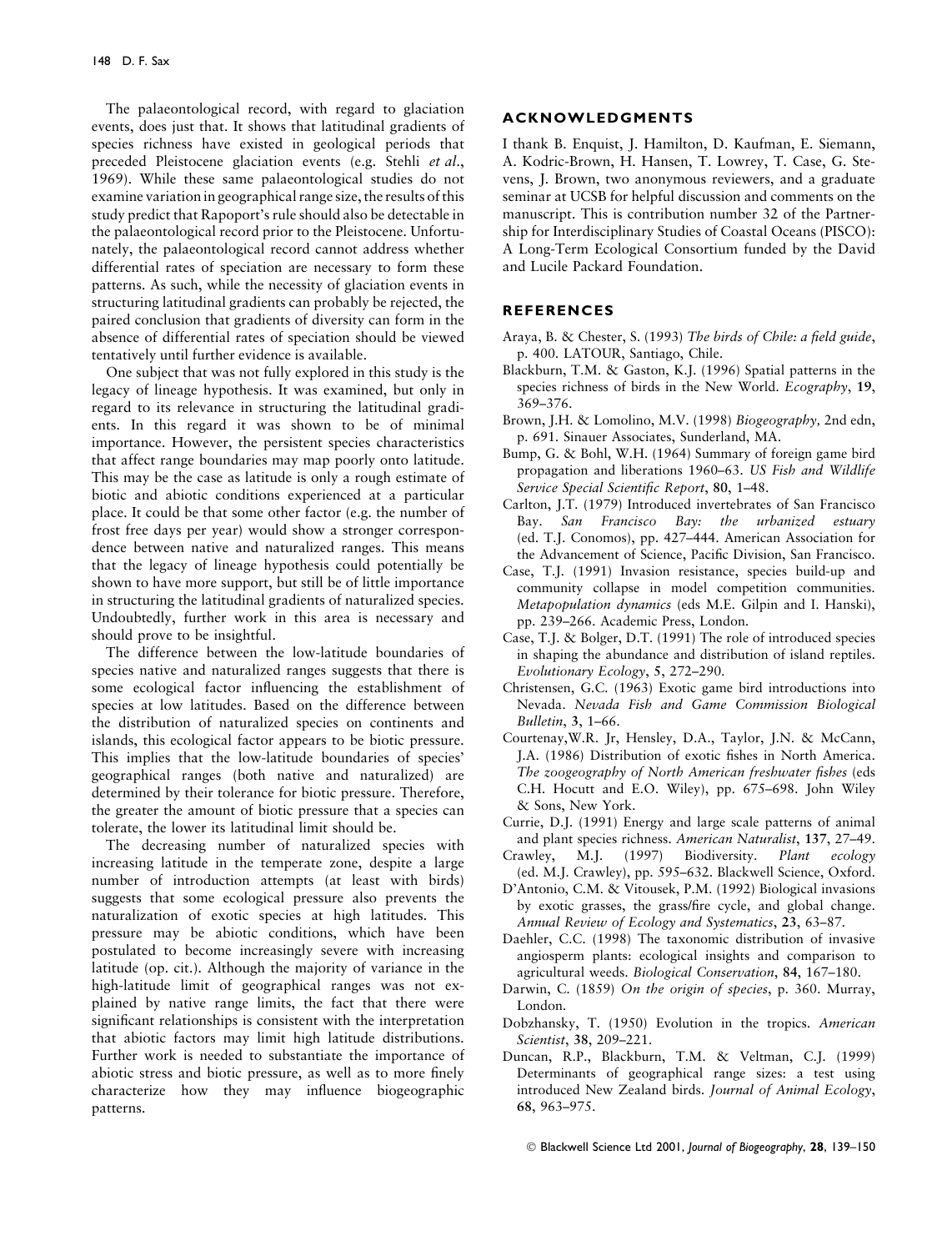- Eldredge, L.G. & Miller, S.E. (1998) Numbers of Hawaiian species (Suppl. 3), with notes on fossil species. Bishop Museum Occasional Papers 55, 3-15.
- Elton, C.S. (1958) The ecology of invasions by animals and plants, p. 181. Methuen and Co. Ltd., London.
- Fischer, A.G. (1959) Latitudinal variations in organic diversity. Evolution, 14, 64-81.
- Forcella, F. & Wood, J.T. (1984) Colonization potential of alien weeds are related to their 'native' distributions: implications for plant quarantine. Journal of Australian Institute of Agricultural Science, 50, 35-41.
- France, R. (1992) The North American latitudinal gradient in species richness and geographic range of freshwater crayfish and amphipods. American Naturalist, 139, 342-354.
- Gaines, S.D. & Lubchenco, J. (1982) A unified approach to marine plant herbivore interactions. II. Biogeography. Annual Review in Ecology and Systematics, 13, 111-138.
- Gaston, K.J., Blackburn, T.M. & Spicer, J.I. (1998) Rapoport's rule: time for an epitaph? Trends in Ecology and Evolution, 13, 70±74.
- Jalas, J. & Suominen, J. (eds) (1972-96) Atlas florae Europaea, Vol. 1-11. The committee for mapping the flora of Europe, Helsinki.
- Kaufman, D.M. (1995) Diversity of New World mammals: universality of the latitudinal gradient of species and bauplans. Journal of Mammalogy,  $76$ ,  $322-334$ .
- Lawton, J.H. (1993) Range, population abundance and conservation. Trends in Ecology and Evolution, 8, 409-413.
- Lee, D.S., Gilbert, C.R., Hocutt, C.H., Jenkins, R.E., McAllister, D.E. & Stauffer, J.R. Jr (eds) (1980) Atlas of North American freshwater fishes, p. 854. North Carolina State Museum of Natural History, Raleigh.
- Letcher, A.J. & Harvey, P.H. (1994) Variation in geographic range size among mammals of the Palearctic. American Naturalist, 144, 30-42.
- Lever, C. (1985) Naturalized mammals of the world, p. 487. Longman, Essex.
- Lever, C. (1987) Naturalized birds of the world, p. 615. Longman, Essex.
- Levine, J.M. (2000) Species diversity and biological invasions: relating local process to community pattern. Science, 288, 852±854.
- Long, J.L. (1981) Introduced birds of the world: the worldwide history, distribution and influence of birds introduced to new environments, p. 528. Universe Books, New York.
- Lonsdale, W.M. (1999) Global patterns of plant invasions and the concept of invasibility.  $Ecology$ , 80, 1522-1536.
- MacArthur, R.H. (1972) Geographic ecology: patterns in the distribution of species, p. 269. Harper & Row, New York.
- MacArthur, R.H. & Wilson, E.O. (1967) The theory of island biogeography, p. 203. Princeton University Press, Princeton.
- Mack, R.N. (1981) Invasion of Bromus tectorum into western North America: an ecological chronicle. Agro Ecosystems, 7, 145±165.
- Mooney, H.A. & Drake, J.A. (1989) Biological invasions: a SCOPE program overview. Biological invasions: a global perspective (eds J.A. Drake, H.A. Mooney, F. di Castri, R.H. Groves, F.J. Kruger, M. Rejmánek and M. Williamson), pp. 491±506. John Wiley & Sons, New York.
- Pianka, E.R. (1966) Latitudinal gradients in species diversity: a review of concepts. American Naturalist, 100, 33-46.
- Randall, J.M., Rejmánek, M. & Hunter, J.C. (1998) Characteristics of the exotic flora of California. Fremontia, 26,  $3 - 12.$
- Rapoport, E.H. (1982) Areography: geographic strategies of species, (translation by B. Drausel), p. 269. Pergamon, Oxford.
- Rejmánek, M. (1995) What makes a species invasive? Plant invasions - general aspects and special problems (eds P. Pyšek, K. Prach, M. Rejmánek and M. Wade), pp. 3–13. SPB Academic Publishing, Amsterdam.
- Rejmánek, M. (1996) Species richness and resistance to invasions. Biodiversity and ecosystem processes in tropical forests, ecological studies (eds G.H. Orians, R. Dirzo and J.H. Cushman), Vol. 122, pp. 153-172. Springer Verlag, Berlin.
- Rejmánek, M. (1998) A theory of seed plant invasiveness: the first sketch. Biological Conservation, 78, 171-181.
- Rex, M.A., Stuart, C.T., Hessler, R.R., Allen, J.A., Sanders, H.L. & Wilson, G.D.F. (1993) Global scale latitudinal patterns of species diversity in the deep sea benthos. Nature, 365, 636-639.
- Richardson, D.M., Pyšek, P., Rejmánek, M., Barbour, M.G., Panetta, F.D. & West, C.J. (2000) Naturalization and invasion of alien plants: concepts and definitions. Diversity and Distributions, 6, 93-107.
- Rohde, K. (1992) Latitudinal gradients in species diversity: the search for the primary cause. Oikos,  $65$ ,  $514-527$ .
- Rohde, K., Heap, M. & Heap, D. (1993) Rapoport's rule does not apply to marine teleosts and cannot explain latitudinal gradients in species richness. American Naturalist, 142,  $1-16.$
- Rosenzweig, M.L. (1992) Species diversity gradients: we know more and less than we thought. Journal of Mammalogy, 73, 715±730.
- Roy, K., Jablonski, D. & Valentine, J.W. (1994) Eastern Pacific molluscan provinces and latitudinal diversity gradient: No evidence for `Rapoport's rule'. Proceedings of the National Academy of Sciences of the USA, 91, 8871-8874.
- Ruggiero, A. (1994) Latitudinal correlates of the sizes of mammalian geographic ranges in South America. Journal of Biogeography, 21, 545-559.
- Sax, D.F. (1999) Native and exotic species distributions: implications for general models of diversity, from community to biogeographic scales. Dissertation. The University of New Mexico, New Mexico.
- Sax, D.F. & Brown, J.H. (2000) The paradox of invasion. Global Ecology & Biogeography,  $9, 363-372$ .
- Simberloff, D. & Stiling, P. (1996) Risks of species introduced for biological control. Biological Conservation, 78, 185±192.
- Stehli, F.G., Douglas, R.G. & Newell, N.D. (1969) Generation and maintenance of gradients in taxonomic diversity. Science, 164, 947±949.
- Stevens, G.C. (1989) The latitudinal gradient in geographic range: how so many species coexist in the tropics. American Naturalist, 133, 240-256.
- Stevens, G.C. & Enquist, B.J. (1998) Macroecological limits to the abundance and distribution of Pinus. Ecology and
- © Blackwell Science Ltd 2001, Journal of Biogeography, 28, 139-150